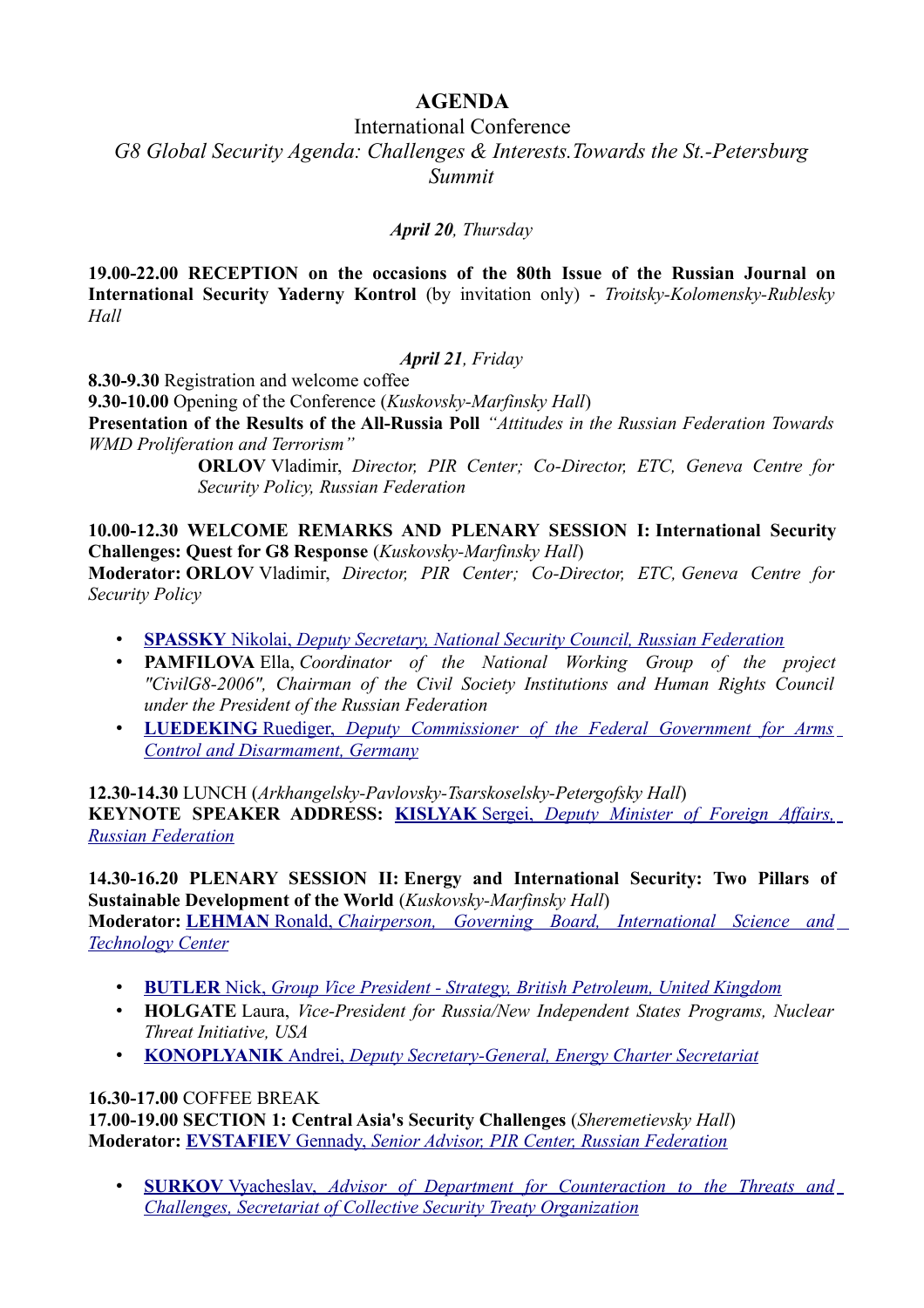- **[JI](http://pircenter.org/en/articles/927-zhiye-jis-speech-at-international-conference-on-g8-global-security-agenda-challenges-interests-towards-the-stpetersburg-summit)** [Zhiye,](http://pircenter.org/en/articles/927-zhiye-jis-speech-at-international-conference-on-g8-global-security-agenda-challenges-interests-towards-the-stpetersburg-summit) *[Director, Institute of Russian Studies, China](http://pircenter.org/en/articles/927-zhiye-jis-speech-at-international-conference-on-g8-global-security-agenda-challenges-interests-towards-the-stpetersburg-summit)*
- **[ABISHEVA](http://pircenter.org/en/articles/924-abisheva-marians-speech-at-international-conference-on-g8-global-security-agenda-challenges-interests-towards-the-stpetersburg-summit)** [Marian,](http://pircenter.org/en/articles/924-abisheva-marians-speech-at-international-conference-on-g8-global-security-agenda-challenges-interests-towards-the-stpetersburg-summit) *Deputy [Director for Research, Kazakhstan Institute for Strategic](http://pircenter.org/en/articles/924-abisheva-marians-speech-at-international-conference-on-g8-global-security-agenda-challenges-interests-towards-the-stpetersburg-summit) [Studies, Kazakhstan](http://pircenter.org/en/articles/924-abisheva-marians-speech-at-international-conference-on-g8-global-security-agenda-challenges-interests-towards-the-stpetersburg-summit)*

#### **17.00-19.00 SECTION 2: Biological Safety and Security: Fight Against the Spread of Infectious Diseases Through International Cooperation** (*Troitsky-Kolomensky Hall*)

**Moderator: BUNDIN** Vladimir, *Senior Advisor, Department of Security and Disarmament, Ministry of Foreign Affairs, Russian Federation*

- **[STEYN](http://pircenter.org/en/articles/929-ben-steyns-speech-at-international-conference-on-g8-global-security-agenda-challenges-interests-towards-the-stpetersburg-summit)** [Ben,](http://pircenter.org/en/articles/929-ben-steyns-speech-at-international-conference-on-g8-global-security-agenda-challenges-interests-towards-the-stpetersburg-summit) *[Chemical and Biological Defence Advisor, Military Health Service, South](http://pircenter.org/en/articles/929-ben-steyns-speech-at-international-conference-on-g8-global-security-agenda-challenges-interests-towards-the-stpetersburg-summit) [Africa](http://pircenter.org/en/articles/929-ben-steyns-speech-at-international-conference-on-g8-global-security-agenda-challenges-interests-towards-the-stpetersburg-summit)*
- **ELLIS** Maureen, *Senior Biosafety Advisor, Global Partnership Program, Department of Foreign Affairs and International Trade, Canada*
- **[DYATLOV](http://pircenter.org/en/articles/928-ivan-dyatlovs-speech-at-international-conference-on-g8-global-security-agenda-challenges-interests-towards-the-stpetersburg-summit)** [Ivan,](http://pircenter.org/en/articles/928-ivan-dyatlovs-speech-at-international-conference-on-g8-global-security-agenda-challenges-interests-towards-the-stpetersburg-summit) *[State Research Center of Applied Microbiology, Obolensk, Russian](http://pircenter.org/en/articles/928-ivan-dyatlovs-speech-at-international-conference-on-g8-global-security-agenda-challenges-interests-towards-the-stpetersburg-summit) [Federation](http://pircenter.org/en/articles/928-ivan-dyatlovs-speech-at-international-conference-on-g8-global-security-agenda-challenges-interests-towards-the-stpetersburg-summit)*

#### **17.00-19.00 SECTION 3: Global Partnership: Nuclear Submarines Dismantlement** (*Kuskovsky-Marfinsky Hall*)

**Moderator: [SARKISOV](http://pircenter.org/en/articles/935-ashot-sarkisovs-speech-at-international-conference-on-g8-global-security-agenda-challenges-interests-towards-the-stpetersburg-summit)** [Ashot,](http://pircenter.org/en/articles/935-ashot-sarkisovs-speech-at-international-conference-on-g8-global-security-agenda-challenges-interests-towards-the-stpetersburg-summit) *[Head of the Scientific Group Developing the Strategic Master](http://pircenter.org/en/articles/935-ashot-sarkisovs-speech-at-international-conference-on-g8-global-security-agenda-challenges-interests-towards-the-stpetersburg-summit) [Plan for Decommissioning Nuclear Submarines in Northwest Russia, Russian Federation](http://pircenter.org/en/articles/935-ashot-sarkisovs-speech-at-international-conference-on-g8-global-security-agenda-challenges-interests-towards-the-stpetersburg-summit)*

- **[ANTIPOV](http://pircenter.org/en/articles/930-sergei-antipovs-speech-at-international-conference-on-g8-global-security-agenda-challenges-interests-towards-the-stpetersburg-summit)** [Sergei,](http://pircenter.org/en/articles/930-sergei-antipovs-speech-at-international-conference-on-g8-global-security-agenda-challenges-interests-towards-the-stpetersburg-summit) *[Deputy Head, Federal Agency of Atomic Energy, Russian Federation](http://pircenter.org/en/articles/930-sergei-antipovs-speech-at-international-conference-on-g8-global-security-agenda-challenges-interests-towards-the-stpetersburg-summit)*
- **[CHUEN](http://pircenter.org/en/articles/938-christina-chuens-speeh-at-international-conference-on-g8-global-security-agenda-challenges-interests-towards-the-stpetersburg-summit)** [Cristina,](http://pircenter.org/en/articles/938-christina-chuens-speeh-at-international-conference-on-g8-global-security-agenda-challenges-interests-towards-the-stpetersburg-summit) *[Senior Research Associate, Center for Nonproliferation Studies,](http://pircenter.org/en/articles/938-christina-chuens-speeh-at-international-conference-on-g8-global-security-agenda-challenges-interests-towards-the-stpetersburg-summit) [Monterey Institute of International Studies, USA](http://pircenter.org/en/articles/938-christina-chuens-speeh-at-international-conference-on-g8-global-security-agenda-challenges-interests-towards-the-stpetersburg-summit)*
- **[KVILE](http://pircenter.org/en/articles/931-robert-kviles-speech-at-international-conference-on-g8-global-security-agenda-challenges-interests-towards-the-stpetersburg-summit)** [Robert,](http://pircenter.org/en/articles/931-robert-kviles-speech-at-international-conference-on-g8-global-security-agenda-challenges-interests-towards-the-stpetersburg-summit) *[Deputy Director General, Section for the Northern Areas, Polar Affairs and](http://pircenter.org/en/articles/931-robert-kviles-speech-at-international-conference-on-g8-global-security-agenda-challenges-interests-towards-the-stpetersburg-summit) [Nuclear Safety, Ministry of Foreign Affairs, Norway](http://pircenter.org/en/articles/931-robert-kviles-speech-at-international-conference-on-g8-global-security-agenda-challenges-interests-towards-the-stpetersburg-summit)*
- **[HINSDORF](http://pircenter.org/en/articles/937-hansjuergen-hinsdorfs-speech-at-international-conference-on-g8-global-security-agenda-challenges-interests-towards-the-stpetersburg-summit)** [Hans-Juergen,](http://pircenter.org/en/articles/937-hansjuergen-hinsdorfs-speech-at-international-conference-on-g8-global-security-agenda-challenges-interests-towards-the-stpetersburg-summit) *[Deputy Head of Group, Working Group for SSN](http://pircenter.org/en/articles/937-hansjuergen-hinsdorfs-speech-at-international-conference-on-g8-global-security-agenda-challenges-interests-towards-the-stpetersburg-summit) [Dismantlement, Ministry of Economics and Technology, Germany](http://pircenter.org/en/articles/937-hansjuergen-hinsdorfs-speech-at-international-conference-on-g8-global-security-agenda-challenges-interests-towards-the-stpetersburg-summit)*
- **[MATHIOT](http://pircenter.org/en/articles/933-alain-mathiots-speech-at-international-conference-on-g8-global-security-agenda-challenges-interests-towards-the-stpetersburg-summit)** [Alain,](http://pircenter.org/en/articles/933-alain-mathiots-speech-at-international-conference-on-g8-global-security-agenda-challenges-interests-towards-the-stpetersburg-summit) *[Program Director, G8 Global Partnership Program, Atomic Energy](http://pircenter.org/en/articles/933-alain-mathiots-speech-at-international-conference-on-g8-global-security-agenda-challenges-interests-towards-the-stpetersburg-summit) [Commissariat, France](http://pircenter.org/en/articles/933-alain-mathiots-speech-at-international-conference-on-g8-global-security-agenda-challenges-interests-towards-the-stpetersburg-summit)*
- **[NOBILE](http://pircenter.org/en/articles/934-massimiliano-nobiles-speech-at-international-conference-on-g8-global-security-agenda-challenges-interests-towards-the-stpetersburg-summit)** [Massimiliano,](http://pircenter.org/en/articles/934-massimiliano-nobiles-speech-at-international-conference-on-g8-global-security-agenda-challenges-interests-towards-the-stpetersburg-summit) *[Director of External Projects Directorate,](http://pircenter.org/en/articles/934-massimiliano-nobiles-speech-at-international-conference-on-g8-global-security-agenda-challenges-interests-towards-the-stpetersburg-summit) Sogin, Italy*
- **[HEYES](http://pircenter.org/en/articles/936-alan-heyess-speech-at-international-conference-on-g8-global-security-agenda-challenges-interests-towards-the-stpetersburg-summit)** [Alan,](http://pircenter.org/en/articles/936-alan-heyess-speech-at-international-conference-on-g8-global-security-agenda-challenges-interests-towards-the-stpetersburg-summit) *[Deputy Director, International Nuclear Policy & Programmes Directorate,](http://pircenter.org/en/articles/936-alan-heyess-speech-at-international-conference-on-g8-global-security-agenda-challenges-interests-towards-the-stpetersburg-summit) [Department of Trade & Industry, United Kingdom](http://pircenter.org/en/articles/936-alan-heyess-speech-at-international-conference-on-g8-global-security-agenda-challenges-interests-towards-the-stpetersburg-summit)*
- **[KURAI](http://pircenter.org/en/articles/932-kurai-takashis-speech-at-international-conference-on-g8-global-security-agenda-challenges-interests-towards-the-stpetersburg-summit)** [Takashi,](http://pircenter.org/en/articles/932-kurai-takashis-speech-at-international-conference-on-g8-global-security-agenda-challenges-interests-towards-the-stpetersburg-summit) *[Political Minister, Japanese Embassy in the Russian Federation](http://pircenter.org/en/articles/932-kurai-takashis-speech-at-international-conference-on-g8-global-security-agenda-challenges-interests-towards-the-stpetersburg-summit)*

**19.30—22.00** DINNER (*Arkhangelsky-Pavlovsky-Tsarskoselsky-Petergofsky Hall*) **KEYNOTE SPEAKER ADDRESS: [SOLTANIEH](http://pircenter.org/en/articles/939-ali-asgar-soltaniehs-speech-at-international-conference-on-g8-global-security-agenda-challenges-interests-towards-the-stpetersburg-summit)** [Ali Asghar,](http://pircenter.org/en/articles/939-ali-asgar-soltaniehs-speech-at-international-conference-on-g8-global-security-agenda-challenges-interests-towards-the-stpetersburg-summit) *[Iranian Ambassador to the IAEA,](http://pircenter.org/en/articles/939-ali-asgar-soltaniehs-speech-at-international-conference-on-g8-global-security-agenda-challenges-interests-towards-the-stpetersburg-summit) [Iran](http://pircenter.org/en/articles/939-ali-asgar-soltaniehs-speech-at-international-conference-on-g8-global-security-agenda-challenges-interests-towards-the-stpetersburg-summit)*

### *April 22, Saturday*

**9.30-10.50 SECTION 4: Maintaining Security in the Middle East** (*Kuskovsky-Marfinsky Hall*) **Moderator: OZEROV** Oleg, *Deputy Director, Department of the Middle East and North Africa, Ministry of Foreign Affairs, Russian Federation*

- **GOTTEMOELLER** Rose, *Director, Moscow Carnegie Center, USA*
- **[SATANOVSKI](http://pircenter.org/en/articles/943-evgeny-satanovskis-speech-at-international-conference-on-g8-global-security-agenda-challenges-interests-towards-the-stpetersburg-summit)** [Evgeny,](http://pircenter.org/en/articles/943-evgeny-satanovskis-speech-at-international-conference-on-g8-global-security-agenda-challenges-interests-towards-the-stpetersburg-summit) *[President, Institute for Middle East Studies, Russian Federation](http://pircenter.org/en/articles/943-evgeny-satanovskis-speech-at-international-conference-on-g8-global-security-agenda-challenges-interests-towards-the-stpetersburg-summit)*
- **[YE](http://pircenter.org/en/articles/941-ye-ruans-speech-at-international-conference-on-g8-global-security-agenda-challenges-interests-towards-the-stpetersburg-summit)** [Ru'an, Vice-President,](http://pircenter.org/en/articles/941-ye-ruans-speech-at-international-conference-on-g8-global-security-agenda-challenges-interests-towards-the-stpetersburg-summit) *[China Arms Control and Disarmament Association](http://pircenter.org/en/articles/941-ye-ruans-speech-at-international-conference-on-g8-global-security-agenda-challenges-interests-towards-the-stpetersburg-summit)*
- **[DUPRÉ](http://pircenter.org/en/articles/940-bruno-dupres-speech-at-international-conference-on-g8-global-security-agenda-challenges-interests-towards-the-stpetersburg-summit)** [Bruno,](http://pircenter.org/en/articles/940-bruno-dupres-speech-at-international-conference-on-g8-global-security-agenda-challenges-interests-towards-the-stpetersburg-summit) *[Head of the Non-Proliferation and Disarmament Bureau, Strategic Affairs](http://pircenter.org/en/articles/940-bruno-dupres-speech-at-international-conference-on-g8-global-security-agenda-challenges-interests-towards-the-stpetersburg-summit) [Department, Ministry of Defense, France](http://pircenter.org/en/articles/940-bruno-dupres-speech-at-international-conference-on-g8-global-security-agenda-challenges-interests-towards-the-stpetersburg-summit)*
- **[SUSSER](http://pircenter.org/en/articles/942-bernard-sussers-speech-at-international-conference-on-g8-global-security-agenda-challenges-interests-towards-the-stpetersburg-summit)** [Bernard,](http://pircenter.org/en/articles/942-bernard-sussers-speech-at-international-conference-on-g8-global-security-agenda-challenges-interests-towards-the-stpetersburg-summit) *[Professor of Political Science, Bar-Ilan University, Israel](http://pircenter.org/en/articles/942-bernard-sussers-speech-at-international-conference-on-g8-global-security-agenda-challenges-interests-towards-the-stpetersburg-summit)*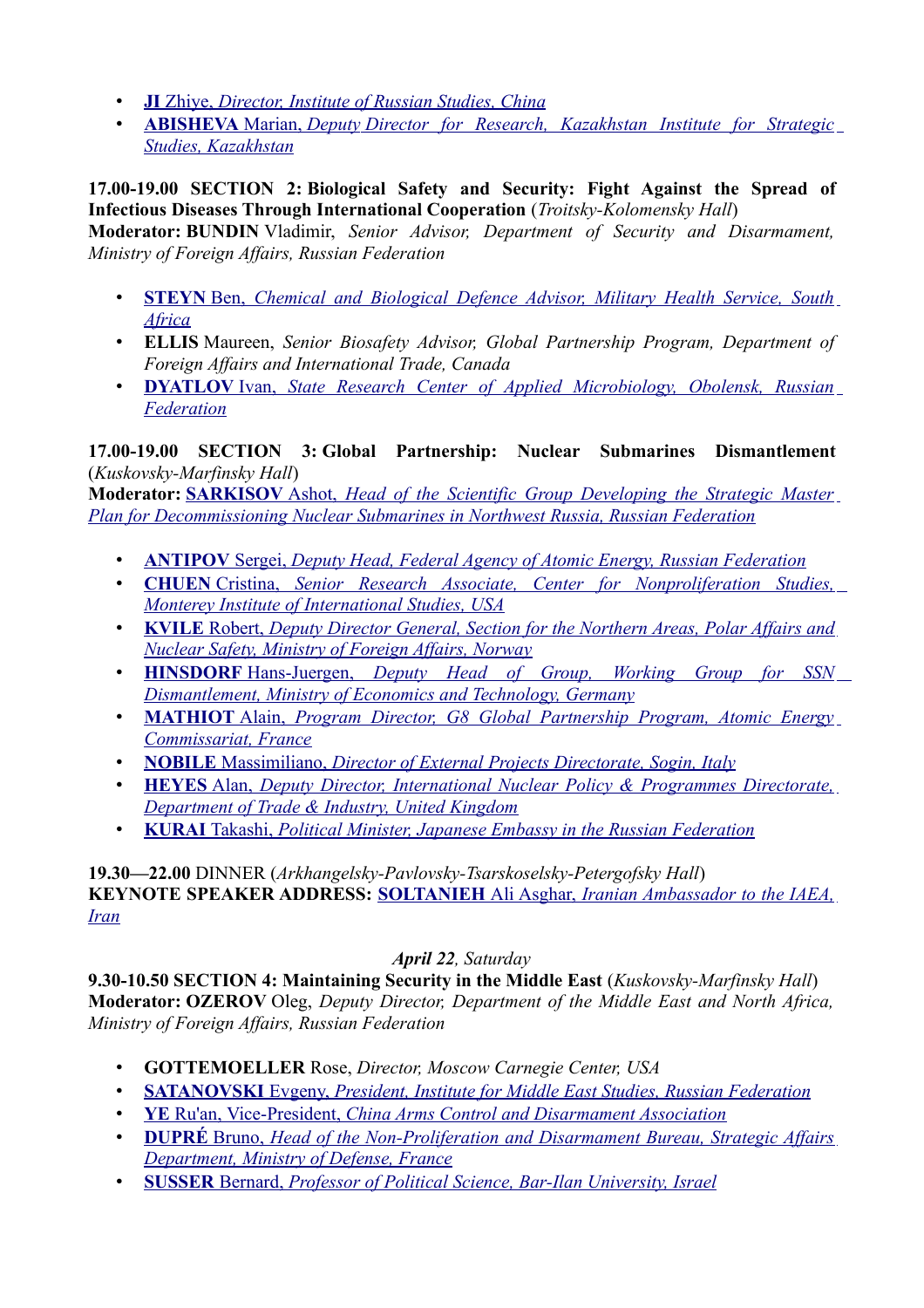**9.30-10.50 SECTION 5: Terrorism and Protection of Critical Infrastructure** (*Petergofsky Hall*) **Moderator: [DVORKIN](http://pircenter.org/en/articles/944-vladimir-dvorkins-speech-at-international-conference-on-g8-global-security-agenda-challenges-interests-towards-the-stpetersburg-summit)** [Vladimir,](http://pircenter.org/en/articles/944-vladimir-dvorkins-speech-at-international-conference-on-g8-global-security-agenda-challenges-interests-towards-the-stpetersburg-summit) *[Consultant, PIR Center, Russian Federation](http://pircenter.org/en/articles/944-vladimir-dvorkins-speech-at-international-conference-on-g8-global-security-agenda-challenges-interests-towards-the-stpetersburg-summit)*

•**RIVASSEAU** Francois, *Permament Representative of France to the Conference on Disarmament in Geneva*

• **[MAMYKIN](http://pircenter.org/en/articles/945-vladimir-mamykins-speech-at-international-conference-on-g8-global-security-agenda-challenges-interests-towards-the-stpetersburg-summit)** [Vladimir,](http://pircenter.org/en/articles/945-vladimir-mamykins-speech-at-international-conference-on-g8-global-security-agenda-challenges-interests-towards-the-stpetersburg-summit) *Chief Security Advisor, Microsoft [Chairman's Cabinet Russia and](http://pircenter.org/en/articles/945-vladimir-mamykins-speech-at-international-conference-on-g8-global-security-agenda-challenges-interests-towards-the-stpetersburg-summit) [CIS, Russian Federation](http://pircenter.org/en/articles/945-vladimir-mamykins-speech-at-international-conference-on-g8-global-security-agenda-challenges-interests-towards-the-stpetersburg-summit)*

• **[NECHIPORENKO](http://pircenter.org/en/articles/946-oleg-nechiporenkos-speech-at-international-conference-on-g8-global-security-agenda-challenges-interests-towards-the-stpetersburg-summit)** [Oleg,](http://pircenter.org/en/articles/946-oleg-nechiporenkos-speech-at-international-conference-on-g8-global-security-agenda-challenges-interests-towards-the-stpetersburg-summit) *[Senior Expert, National Anti-Criminal and Anti-Terrorist](http://pircenter.org/en/articles/946-oleg-nechiporenkos-speech-at-international-conference-on-g8-global-security-agenda-challenges-interests-towards-the-stpetersburg-summit) [Foundation, Russian Federation](http://pircenter.org/en/articles/946-oleg-nechiporenkos-speech-at-international-conference-on-g8-global-security-agenda-challenges-interests-towards-the-stpetersburg-summit)*

**9.30-10.50 SECTION 6: Implementation of Global Partnership Programs in the Area of Chemical Weapons Destruction** (*Sheremetievsky Hall*)

**Moderator: KALININA** Natalia, *Deputy Head of Inspection, Accounts Chamber, Russian Federation*

- **[ANTHONY](http://pircenter.org/en/articles/949-anthony-ians-speech-at-international-conference-on-g8-global-security-agenda-challenges-interests-towards-the-stpetersburg-summit)** [Ian,](http://pircenter.org/en/articles/949-anthony-ians-speech-at-international-conference-on-g8-global-security-agenda-challenges-interests-towards-the-stpetersburg-summit) *[Project Leader,](http://pircenter.org/en/articles/949-anthony-ians-speech-at-international-conference-on-g8-global-security-agenda-challenges-interests-towards-the-stpetersburg-summit) [Nonproliferation and Export Control Project, Stockholm](http://pircenter.org/en/articles/949-anthony-ians-speech-at-international-conference-on-g8-global-security-agenda-challenges-interests-towards-the-stpetersburg-summit) [International Peace Research Institute \(SIPRI\), United Kingdom/Sweden](http://pircenter.org/en/articles/949-anthony-ians-speech-at-international-conference-on-g8-global-security-agenda-challenges-interests-towards-the-stpetersburg-summit)*
- **HERDEN** Rolf, *Head of Section, Section for Disarmament Co-operation, Ministry of Foreign Affairs, Germany*
- **[WELLS](http://pircenter.org/en/articles/947-brian-wellss-speech-at-international-conference-on-g8-global-security-agenda-challenges-interests-towards-the-stpetersburg-summit)** [Bryan,](http://pircenter.org/en/articles/947-brian-wellss-speech-at-international-conference-on-g8-global-security-agenda-challenges-interests-towards-the-stpetersburg-summit) *[Director, Counter Proliferation and Arms Control Directorate, Ministry of](http://pircenter.org/en/articles/947-brian-wellss-speech-at-international-conference-on-g8-global-security-agenda-challenges-interests-towards-the-stpetersburg-summit) [Defence, United Kingdom](http://pircenter.org/en/articles/947-brian-wellss-speech-at-international-conference-on-g8-global-security-agenda-challenges-interests-towards-the-stpetersburg-summit)*
- **[CHOMICKI](http://pircenter.org/en/articles/948-tadeusz-chomickis-speech-at-international-conference-on-g8-global-security-agenda-challenges-interests-towards-the-stpetersburg-summit)** [Tadeusz,](http://pircenter.org/en/articles/948-tadeusz-chomickis-speech-at-international-conference-on-g8-global-security-agenda-challenges-interests-towards-the-stpetersburg-summit) *[Deputy Director, Department of Security Policy, Ministry of Foreign](http://pircenter.org/en/articles/948-tadeusz-chomickis-speech-at-international-conference-on-g8-global-security-agenda-challenges-interests-towards-the-stpetersburg-summit) [Affairs, Poland](http://pircenter.org/en/articles/948-tadeusz-chomickis-speech-at-international-conference-on-g8-global-security-agenda-challenges-interests-towards-the-stpetersburg-summit)*
- **LULASHNYK** Troy, *Director of Global Partnership Program, Department of Foreign Affairs and International Trade, Canada*

## **10.50-11.20** COFFEE BREAK

**11.20 -13.00 SECTION 7: East Asia: Security Challenges and Prospects for Development** (*Sheremetievsky Hall*)

**Moderator: FEDOROV** Yuri, *Director, Center for War and Peace Studies, Moscow State Institute of International Relations, MFA of Russia; Member of the PIR Center's Executive Board*

- **[SAMORE](http://pircenter.org/en/articles/951-gary-samores-speech-at-international-conference-on-g8-global-security-agenda-challenges-interests-towards-the-stpetersburg-summit)** [Gary,](http://pircenter.org/en/articles/951-gary-samores-speech-at-international-conference-on-g8-global-security-agenda-challenges-interests-towards-the-stpetersburg-summit) *[Vice President, Program on Global Security and Sustainability, John D.](http://pircenter.org/en/articles/951-gary-samores-speech-at-international-conference-on-g8-global-security-agenda-challenges-interests-towards-the-stpetersburg-summit) [and Catherine T. MacArthur Foundation, USA](http://pircenter.org/en/articles/951-gary-samores-speech-at-international-conference-on-g8-global-security-agenda-challenges-interests-towards-the-stpetersburg-summit)*
- **[GUO](http://pircenter.org/en/articles/950-guo-shuyongs-speech-at-international-conference-on-g8-global-security-agenda-challenges-interests-towards-the-stpetersburg-summit)** [Shuoyng,](http://pircenter.org/en/articles/950-guo-shuyongs-speech-at-international-conference-on-g8-global-security-agenda-challenges-interests-towards-the-stpetersburg-summit) *[Deputy Dean, Department of International Relations, Shanghai Jiao Tong](http://pircenter.org/en/articles/950-guo-shuyongs-speech-at-international-conference-on-g8-global-security-agenda-challenges-interests-towards-the-stpetersburg-summit) [University, China](http://pircenter.org/en/articles/950-guo-shuyongs-speech-at-international-conference-on-g8-global-security-agenda-challenges-interests-towards-the-stpetersburg-summit)*
- **ZHEBIN** Aleksandr, *Institute of Far Eastern Studies, Russian Federation*

#### **11.20-13.00 SECTION 8: Multilateral Approaches to Nuclear Fuel Cycle** (*Kuskovsky-Marfinsky Hall*)

**Moderator: [RAUF](http://pircenter.org/en/articles/956-tariq-raufs-speech-at-international-conference-on-g8-global-security-agenda-challenges-interests-towards-the-stpetersburg-summit)** [Tariq,](http://pircenter.org/en/articles/956-tariq-raufs-speech-at-international-conference-on-g8-global-security-agenda-challenges-interests-towards-the-stpetersburg-summit) *[Head, Verifications and Security Policy Coordination, Office of External](http://pircenter.org/en/articles/956-tariq-raufs-speech-at-international-conference-on-g8-global-security-agenda-challenges-interests-towards-the-stpetersburg-summit) [Relations and Policy Coordination, International Atomic Energy Agency \(IAEA\)](http://pircenter.org/en/articles/956-tariq-raufs-speech-at-international-conference-on-g8-global-security-agenda-challenges-interests-towards-the-stpetersburg-summit)*

- **[IVANOV](http://pircenter.org/en/articles/953-valentin-ivanovs-speech-at-international-conference-on-g8-global-security-agenda-challenges-interests-towards-the-stpetersburg-summit)** [Valentin,](http://pircenter.org/en/articles/953-valentin-ivanovs-speech-at-international-conference-on-g8-global-security-agenda-challenges-interests-towards-the-stpetersburg-summit) *[Member, State Duma of the Federal Assembly, Russian Federation](http://pircenter.org/en/articles/953-valentin-ivanovs-speech-at-international-conference-on-g8-global-security-agenda-challenges-interests-towards-the-stpetersburg-summit)*
- **[SRINIVASAN](http://pircenter.org/en/articles/958-malur-srinivasans-speech-at-international-conference-on-g8-global-security-agenda-challenges-interests-towards-the-stpetersburg-summit)** [Malur,](http://pircenter.org/en/articles/958-malur-srinivasans-speech-at-international-conference-on-g8-global-security-agenda-challenges-interests-towards-the-stpetersburg-summit) *[Former Chairman, Atomic Energy Commission, India](http://pircenter.org/en/articles/958-malur-srinivasans-speech-at-international-conference-on-g8-global-security-agenda-challenges-interests-towards-the-stpetersburg-summit)*
- **[RUCHKIN](http://pircenter.org/en/articles/957-sergey-ruchkins-speech-at-international-conference-on-g8-global-security-agenda-challenges-interests-towards-the-stpetersburg-summit)** [Sergei,](http://pircenter.org/en/articles/957-sergey-ruchkins-speech-at-international-conference-on-g8-global-security-agenda-challenges-interests-towards-the-stpetersburg-summit) *[Deputy Director, Department of Strategic Analysis,](http://pircenter.org/en/articles/957-sergey-ruchkins-speech-at-international-conference-on-g8-global-security-agenda-challenges-interests-towards-the-stpetersburg-summit) TENEX, Russian [Federation](http://pircenter.org/en/articles/957-sergey-ruchkins-speech-at-international-conference-on-g8-global-security-agenda-challenges-interests-towards-the-stpetersburg-summit)*
- **[DUARTE](http://pircenter.org/en/articles/952-sergio-duartes-speech-at-international-conference-on-g8-global-security-agenda-challenges-interests-towards-the-stpetersburg-summit)** [Sérgio,](http://pircenter.org/en/articles/952-sergio-duartes-speech-at-international-conference-on-g8-global-security-agenda-challenges-interests-towards-the-stpetersburg-summit) *[President at the 2005 NPT Review Conference, Brazil](http://pircenter.org/en/articles/952-sergio-duartes-speech-at-international-conference-on-g8-global-security-agenda-challenges-interests-towards-the-stpetersburg-summit)*
- **[POTTER](http://pircenter.org/en/articles/955-william-potters-speech-at-international-conference-on-g8-global-security-agenda-challenges-interests-towards-the-stpetersburg-summit)** [William,](http://pircenter.org/en/articles/955-william-potters-speech-at-international-conference-on-g8-global-security-agenda-challenges-interests-towards-the-stpetersburg-summit) *[Director, Center for Nonproliferation Studies, Monterey Institute of](http://pircenter.org/en/articles/955-william-potters-speech-at-international-conference-on-g8-global-security-agenda-challenges-interests-towards-the-stpetersburg-summit) [International Studies, USA](http://pircenter.org/en/articles/955-william-potters-speech-at-international-conference-on-g8-global-security-agenda-challenges-interests-towards-the-stpetersburg-summit)*
- **[LOGUTOVA](http://pircenter.org/en/articles/954-nadezhda-logutovas-speech-at-international-conference-on-g8-global-security-agenda-challenges-interests-towards-the-stpetersburg-summit)** [Nadezhda,](http://pircenter.org/en/articles/954-nadezhda-logutovas-speech-at-international-conference-on-g8-global-security-agenda-challenges-interests-towards-the-stpetersburg-summit) *[Research Fellow, PIR Center, Russian Federation](http://pircenter.org/en/articles/954-nadezhda-logutovas-speech-at-international-conference-on-g8-global-security-agenda-challenges-interests-towards-the-stpetersburg-summit)*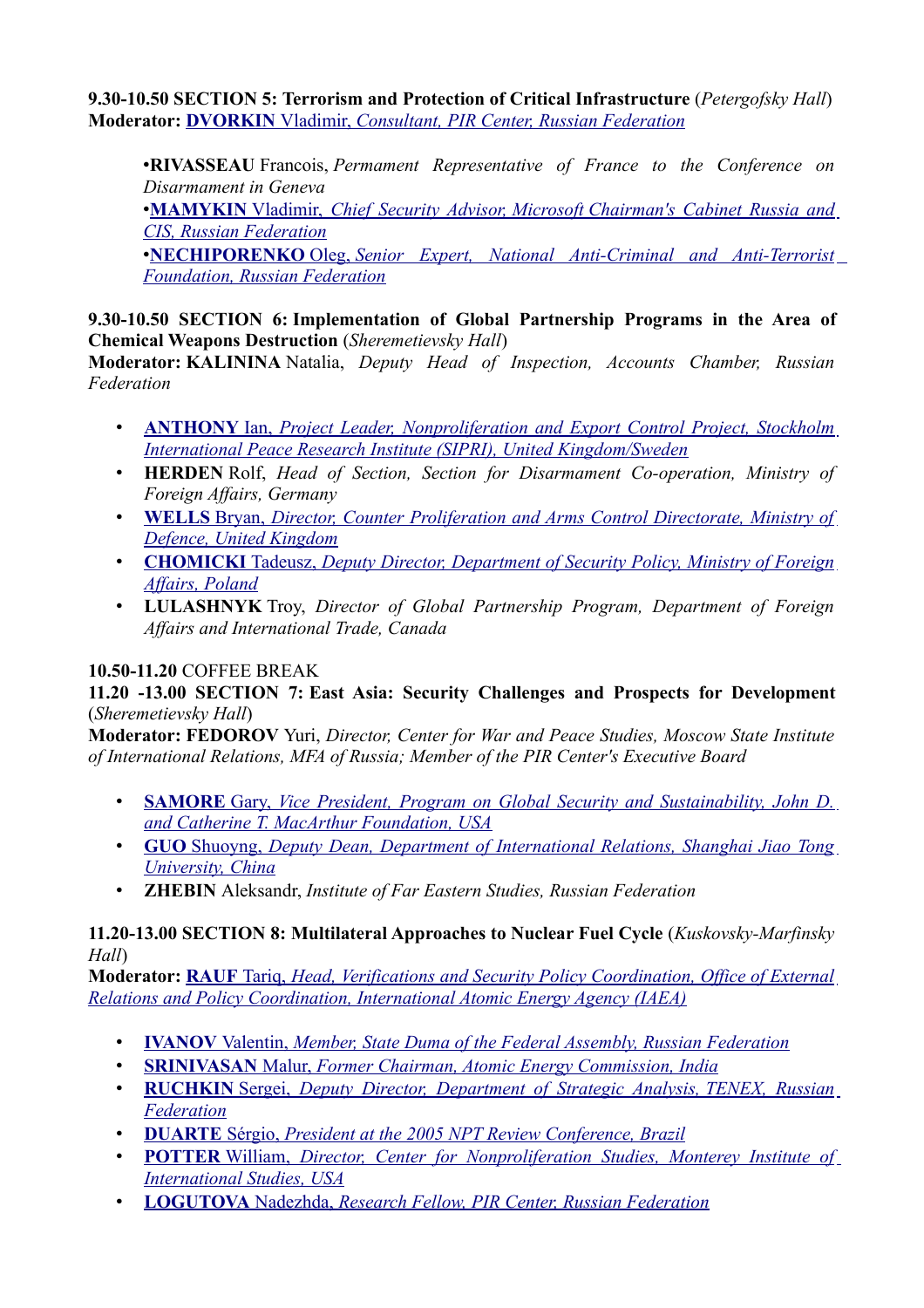**11.20-13.00 SECTION 9: Reduction of Stockpiles of Weapons Grade Materials and Strengthening Nuclear Material Protection, Control and Accounting: Uniting International Efforts** (*Petergofsky Hall*)

**Moderator: MASLIN** Evgeny, *Executive Board Member, PIR Center, Russian Federation*

- **[HECKER](http://pircenter.org/en/articles/960-siegfried-heckers-speech-at-international-conference-on-g8-global-security-agenda-challenges-interests-towards-the-stpetersburg-summit)** [Siegfried,](http://pircenter.org/en/articles/960-siegfried-heckers-speech-at-international-conference-on-g8-global-security-agenda-challenges-interests-towards-the-stpetersburg-summit) *Visiting Professor, [Center for Security Studies and Cooperation](http://pircenter.org/en/articles/960-siegfried-heckers-speech-at-international-conference-on-g8-global-security-agenda-challenges-interests-towards-the-stpetersburg-summit)  [\(CISAC\), Stanford University, USA](http://pircenter.org/en/articles/960-siegfried-heckers-speech-at-international-conference-on-g8-global-security-agenda-challenges-interests-towards-the-stpetersburg-summit)*
- **CARROLL** Peter, *Expert Advisor to Department of Trade & Industry's Nuclear Security Programme, United Kingdom*
- **[GREGORIC](http://pircenter.org/en/articles/959-miroslav-gregorics-speech-at-international-conference-on-g8-global-security-agenda-challenges-interests-towards-the-stpetersburg-summit)** [Miroslav,](http://pircenter.org/en/articles/959-miroslav-gregorics-speech-at-international-conference-on-g8-global-security-agenda-challenges-interests-towards-the-stpetersburg-summit) *[Senior Nuclear Safety Officer, Department of Nuclear Safety and](http://pircenter.org/en/articles/959-miroslav-gregorics-speech-at-international-conference-on-g8-global-security-agenda-challenges-interests-towards-the-stpetersburg-summit) [Security, International Atomic Energy Agency \(IAEA\)](http://pircenter.org/en/articles/959-miroslav-gregorics-speech-at-international-conference-on-g8-global-security-agenda-challenges-interests-towards-the-stpetersburg-summit)*
- **[HOLCOMB](http://pircenter.org/en/articles/961-wayne-holcombes-speech-at-international-conference-on-g8-global-security-agenda-challenges-interests-towards-the-stpetersburg-summit)** [Wayne,](http://pircenter.org/en/articles/961-wayne-holcombes-speech-at-international-conference-on-g8-global-security-agenda-challenges-interests-towards-the-stpetersburg-summit) *[Head of the Representative Office and SPPEP Project](http://pircenter.org/en/articles/961-wayne-holcombes-speech-at-international-conference-on-g8-global-security-agenda-challenges-interests-towards-the-stpetersburg-summit)  [Manager, Washigton Group, USA](http://pircenter.org/en/articles/961-wayne-holcombes-speech-at-international-conference-on-g8-global-security-agenda-challenges-interests-towards-the-stpetersburg-summit)*

**13.00-14.30** LUNCH (*Arkhangelsky-Pavlovsky-Tsarskoselsky Hall*) **KEYNOTE SPEAKER ADDRESS: [ROMANO](http://pircenter.org/en/articles/962-dennis-romanos-speech-at-international-conference-on-g8-global-security-agenda-challenges-interests-towards-the-stpetersburg-summit)** [Dennis,](http://pircenter.org/en/articles/962-dennis-romanos-speech-at-international-conference-on-g8-global-security-agenda-challenges-interests-towards-the-stpetersburg-summit) *[Senior Vice President - Business](http://pircenter.org/en/articles/962-dennis-romanos-speech-at-international-conference-on-g8-global-security-agenda-challenges-interests-towards-the-stpetersburg-summit)  [Development, Defense Business Unit, Washington Group International, USA](http://pircenter.org/en/articles/962-dennis-romanos-speech-at-international-conference-on-g8-global-security-agenda-challenges-interests-towards-the-stpetersburg-summit)*

**14.30-15.50 SECTION 10: Russia, Education, and International Cooperation [sponsored by New Eurasia Foundation]** (*Kuskovsky-Marfinsky Hall*)

**Moderator: MELVILLE** Andrei, *Vice-Rector for Research, Moscow State Institute of International Relations (MGIMO); Chairman, Board of Directors, New Eurasia Foundation, Russian Federation*

•**WISEMAN** Geoffrey, *Principal Officer, Strategic Planning Unit, Executive Office of the Secretary-General, United Nations*

•**TYULIN** Ivan, *First Vice-rector, Moscow State Institute of International Relations (University), Russian Federation*

• **[GAEBEL](http://pircenter.org/en/articles/965-michael-gaebels-speech-at-international-conference-on-g8-global-security-agenda-challenges-interests-towards-the-stpetersburg-summit)** [Michael,](http://pircenter.org/en/articles/965-michael-gaebels-speech-at-international-conference-on-g8-global-security-agenda-challenges-interests-towards-the-stpetersburg-summit) *[Senior Programme Manager, European University](http://pircenter.org/en/articles/965-michael-gaebels-speech-at-international-conference-on-g8-global-security-agenda-challenges-interests-towards-the-stpetersburg-summit)  [Association, Belgium](http://pircenter.org/en/articles/965-michael-gaebels-speech-at-international-conference-on-g8-global-security-agenda-challenges-interests-towards-the-stpetersburg-summit)*

• **[AGRANOVICH](http://pircenter.org/en/articles/963-mark-agranovichs-speech-at-international-conference-on-g8-global-security-agenda-challenges-interests-towards-the-stpetersburg-summit)** [Mark,](http://pircenter.org/en/articles/963-mark-agranovichs-speech-at-international-conference-on-g8-global-security-agenda-challenges-interests-towards-the-stpetersburg-summit) *[Director, Center for Monitoring and Statistics, Ministry of](http://pircenter.org/en/articles/963-mark-agranovichs-speech-at-international-conference-on-g8-global-security-agenda-challenges-interests-towards-the-stpetersburg-summit) [Education and Science, Russian Federation](http://pircenter.org/en/articles/963-mark-agranovichs-speech-at-international-conference-on-g8-global-security-agenda-challenges-interests-towards-the-stpetersburg-summit)*

• **[ALEXSEEV](http://pircenter.org/en/articles/964-mikhail-alexseevs-speech-at-international-conference-on-g8-global-security-agenda-challenges-interests-towards-the-stpetersburg-summit)** [Mikhail,](http://pircenter.org/en/articles/964-mikhail-alexseevs-speech-at-international-conference-on-g8-global-security-agenda-challenges-interests-towards-the-stpetersburg-summit) *[Associate Professor, Department of Political Science, San Diego](http://pircenter.org/en/articles/964-mikhail-alexseevs-speech-at-international-conference-on-g8-global-security-agenda-challenges-interests-towards-the-stpetersburg-summit) [State University, USA](http://pircenter.org/en/articles/964-mikhail-alexseevs-speech-at-international-conference-on-g8-global-security-agenda-challenges-interests-towards-the-stpetersburg-summit)*

•**SAKHAROV** Valery, *Head of Section, Department of International Organizations, Ministry of Foreign Affairs, Russian Federation*

**14.30-15.50 SECTION 11: Global Principles for International Arms Transfers: the UN Programme of Action on SALW (UNPoA) Review Conference and the Development of an International Arms Trade Treaty (ATT) [co-sponsored by the Ministry for Foreign Affairs of Finland and Saferworld]** (*Petergofsky Hall*)

**Moderator: KOZYULIN** Vadim, *Director, Conventional Arms Program, PIR Center*

- **KAHILUOTO** Kari, *[Permanent Representative of Finland to the UN, Conference on](http://pircenter.org/en/articles/966-kari-kahiloutos-speech-at-international-conference-on-g8-global-security-agenda-challenges-interests-towards-the-stpetersburg-summit) [Disarmament in Geneva, Finland/ Switzerland](http://pircenter.org/en/articles/966-kari-kahiloutos-speech-at-international-conference-on-g8-global-security-agenda-challenges-interests-towards-the-stpetersburg-summit)*
- **LITAVRIN** Pyotr, *Deputy Director, [Department for Security and Disarmament Issues,](http://pircenter.org/en/articles/968-peter-litavrins-speech-at-international-conference-on-g8-global-security-agenda-challenges-interests-towards-the-stpetersburg-summit) [Ministry of Foreign Affairs, Russian Federation](http://pircenter.org/en/articles/968-peter-litavrins-speech-at-international-conference-on-g8-global-security-agenda-challenges-interests-towards-the-stpetersburg-summit)*
- **KRAUSE** Keith, *Program Director, Small Arms Survey, [Canada/ Switzerland](http://pircenter.org/en/articles/967-keith-krauses-speech-at-international-conference-on-g8-global-security-agenda-challenges-interests-towards-the-stpetersburg-summit)*
- **MARIANI** Bernardo, *Team Leader for Eastern Europe, [Saferworld, Italy/United Kingdom](http://pircenter.org/en/articles/969-bernardo-marianis-speech-at-international-conference-on-g8-global-security-agenda-challenges-interests-towards-the-stpetersburg-summit)*
- **CHERNYKH** Sergei, *[Deputy Head of Department, Federal Service for Military and](http://pircenter.org/en/articles/970-sergei-chernykhs-speech-at) [Technical Cooperation, Russian Federation](http://pircenter.org/en/articles/970-sergei-chernykhs-speech-at)*